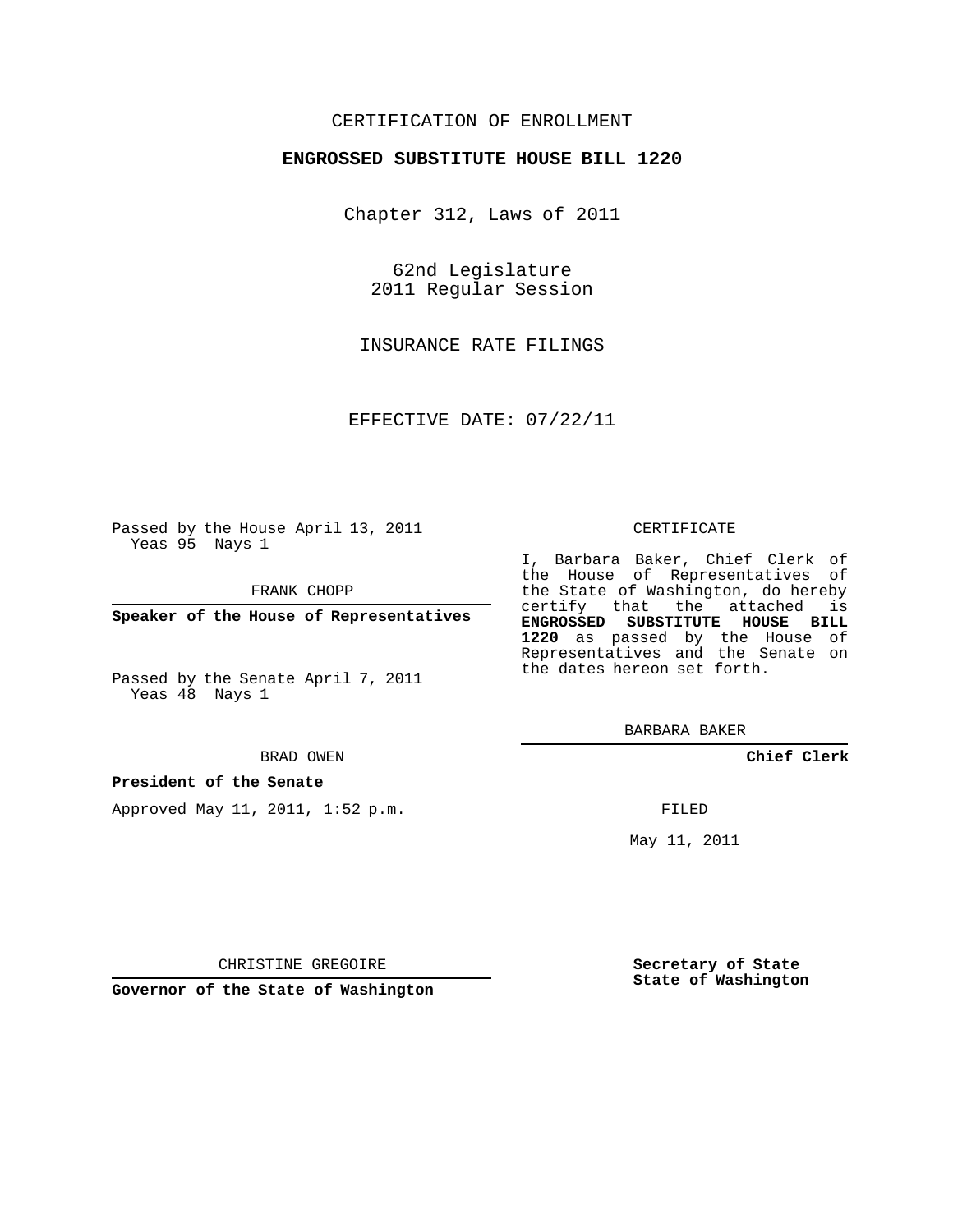# **ENGROSSED SUBSTITUTE HOUSE BILL 1220** \_\_\_\_\_\_\_\_\_\_\_\_\_\_\_\_\_\_\_\_\_\_\_\_\_\_\_\_\_\_\_\_\_\_\_\_\_\_\_\_\_\_\_\_\_

\_\_\_\_\_\_\_\_\_\_\_\_\_\_\_\_\_\_\_\_\_\_\_\_\_\_\_\_\_\_\_\_\_\_\_\_\_\_\_\_\_\_\_\_\_

## AS AMENDED BY THE SENATE

Passed Legislature - 2011 Regular Session

# **State of Washington 62nd Legislature 2011 Regular Session**

**By** House Health Care & Wellness (originally sponsored by Representatives Rolfes, Cody, Appleton, Frockt, Hinkle, Liias, Fitzgibbon, Jinkins, Hunt, Van De Wege, Moeller, and Kenney; by request of Insurance Commissioner)

READ FIRST TIME 02/16/11.

 1 AN ACT Relating to regulating insurance rates; and amending RCW 2 48.02.120.

3 BE IT ENACTED BY THE LEGISLATURE OF THE STATE OF WASHINGTON:

 4 **Sec. 1.** RCW 48.02.120 and 1985 c 264 s 2 are each amended to read 5 as follows:

 6 (1) The commissioner shall preserve in permanent form records of 7 his or her proceedings, hearings, investigations, and examinations, and 8 shall file such records in his or her office.

 9 (2) The records of the commissioner and insurance filings in his or 10 her office shall be open to public inspection, except as otherwise 11 provided by this code.

 (3) Except as provided in subsection (4) of this section, actuarial formulas, statistics, and assumptions submitted in support of a rate or form filing by an insurer, health care service contractor, or health maintenance organization or submitted to the commissioner upon his or her request shall be withheld from public inspection in order to preserve trade secrets or prevent unfair competition.

18 (4) For individual and small group health benefit plan rate filings 19 submitted on or after July 1, 2011, subsection (3) of this section